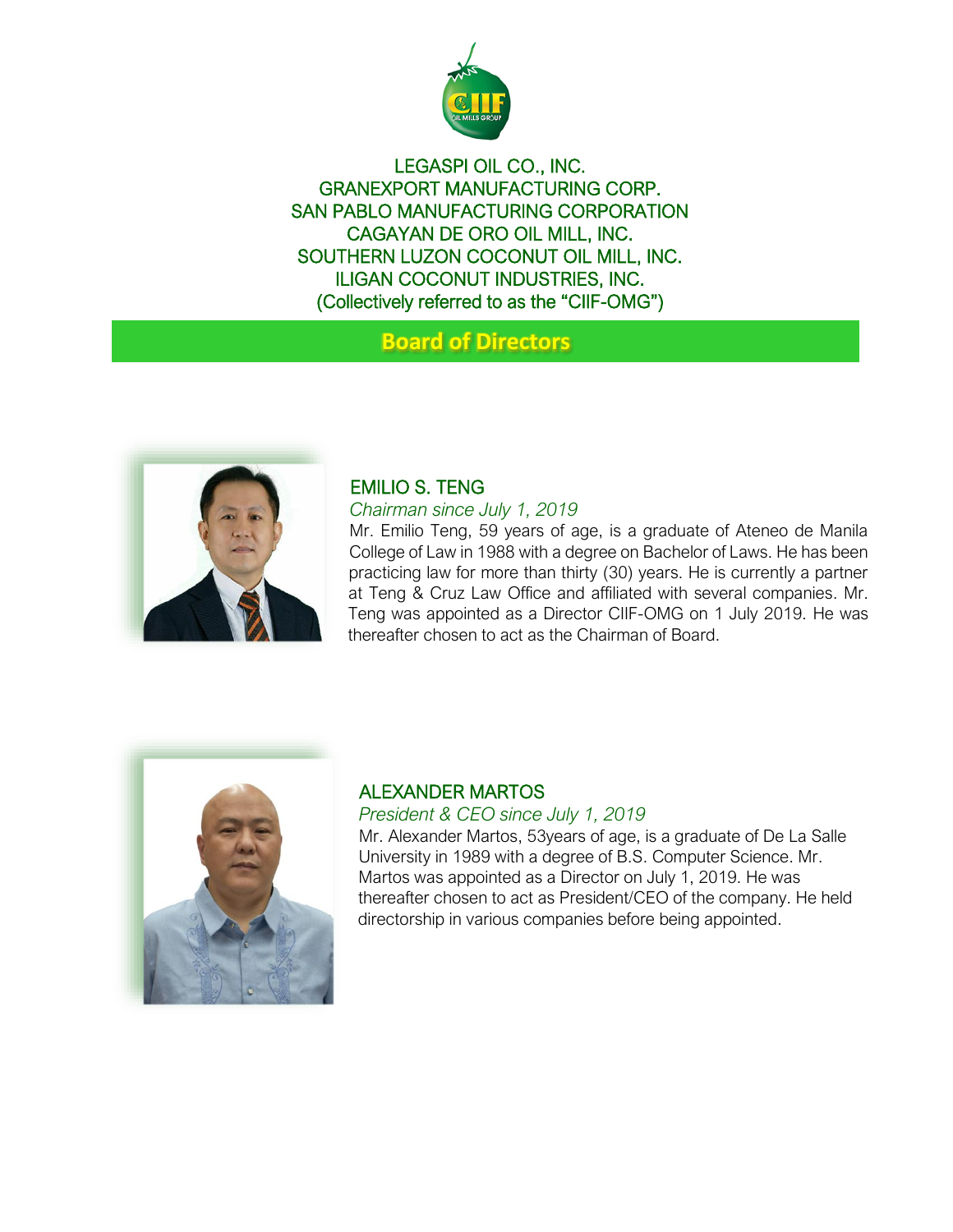

### EDGAR B. PEREZ

# *Director since July 1, 2016*

Mr. Edgar B. Perez, 73 years of age, is a graduate of University of Southern Philippines in 1969 with a degree on Bachelor of Arts and a graduate of Adamson University in 1974 with a degree on Bachelor of Laws. In 1978, he was employed as a legal researcher. In 1980, he worked with the Commission of Election (COMELEC) of Surigao de Sur as an Election Registrar. He also worked with the National Police Commission as an Adjudicatory Investigator in 1989. In 1991, Mr. Perez served as a Police Officer with the Philippine National Police (PNP). Afterwards, he was subsequently assigned with the Narcotics

Command and Criminal Investigation Service as officers thereof. Mr. Perez was appointed as a Director of CIIF-OMG on 1 July 2016.



# RAMON A. SALVILLA, SR.

*Director since July 1, 2016* 

Mr. Ramon A. Salvilla, Sr., 70 years of age, is a retired Police Colonel. He is a graduate of BSAME at BABC in 1975. He also attended the master's in business administration with the Ateneo de Davao University in 1998. In 1978, he worked with the Logistics Department of the Philippine Airforce as a Logistics Officer and was subsequently assigned as a Communication-Electronics Officer and an Aviation Security Officer in 1980 and 1987, respectively. In 1993, he became the Regional Chief of the  $8<sup>th</sup>$  Police Center for Aviation Security of the PNP, Davao International Airport. Furthermore, he also became a

Commercial Pilot in 1992 and became an instructor thereof in 1993. After his retirement in 2006, he was hired as a Branch Manager for Ace Star Security and Protective Agency

and subsequently became Operations Manager of various Security Agencies in Davao City in 2011 and onwards. In 2007, he also became a Consultant on Security Matters to then Mayor of Davao City, Rodrigo Duterte. He is currently a Security Consultant an Instructor an Industrial Security and Safety Practitioner and was appointed as a Director of CIIF-OMG on 1 July 2016 to date.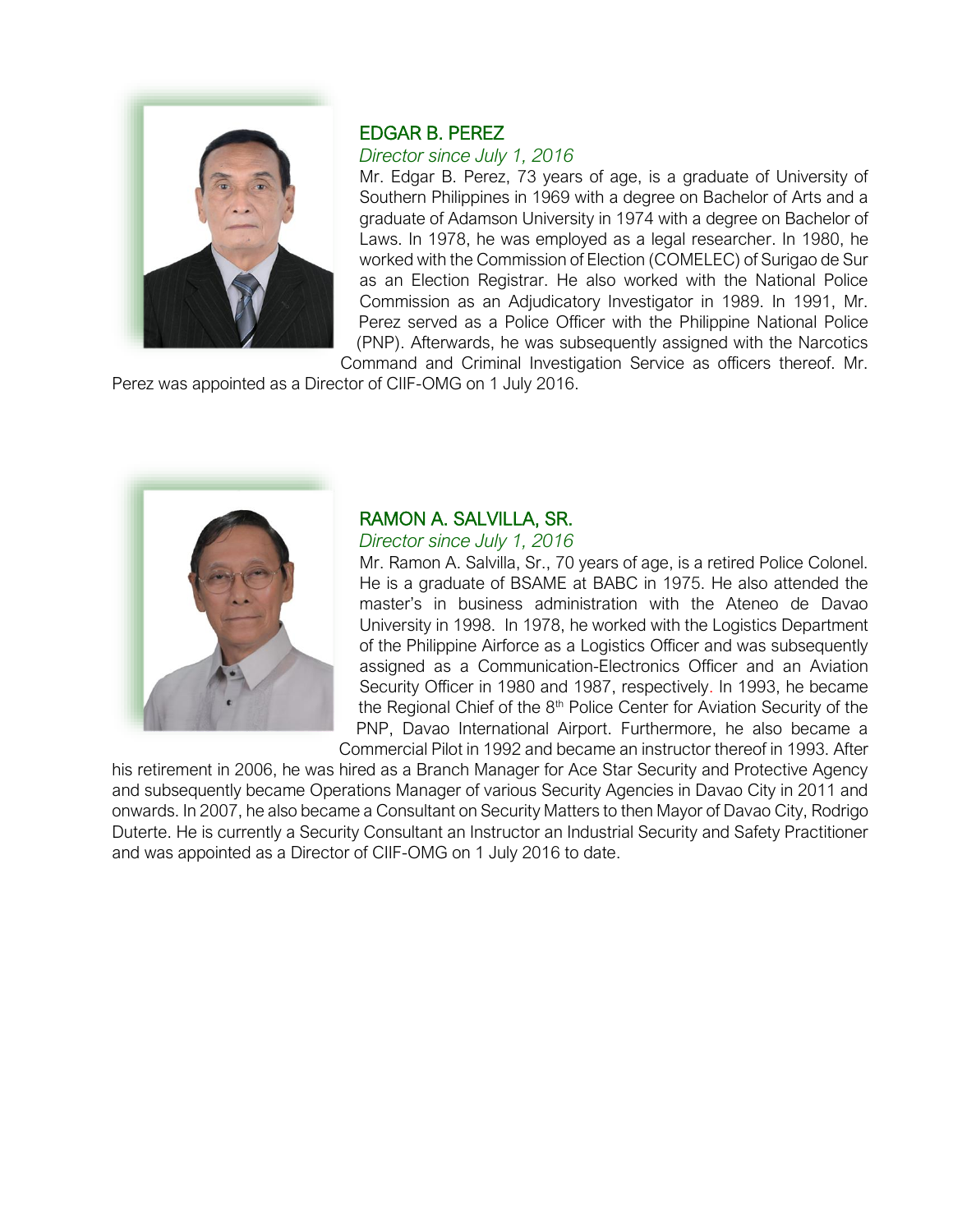

# AQUILINO D. TRINIDAD

*Director since July 1, 2017*

Mr. Aquilino D. Trinidad, 73 years of age, is a graduate of St. Theresa College in 1961 for his undergraduate degree and a graduate of University of Mindanao with a with a degree on A.B. Political Science in 1967. During this period, he was also employed as a Clerk in the Fiscal's Office of Davao City. In 1969 he worked as a Municipal Clerk in the Treasurer's Office of Tandag, Surigao del Sur. In 1973, he was employed as a Loading Supervisor in William Line Shipping Company in Davao. In 1976, he worked as a Radio and TV Reporter (Sportscaster) with DXSS TV-7. In 1983, he was employed as an Anchorman, Newscaster, Farmcaster, and News writer at DXRP Radyo

ng Bayan. Mr. Trinidad was appointed as a Director of CIIF-OMG on 1 July 2017.



# OSCAR T. PIALAGO, SR.

*Director since July 1, 2018* 

Mr. Oscar T. Pialago,Sr., 74 years of age, is a graduate of Mindanao Mission Academy in 1964. In 1982 he was elected as a Brgy. Captain. In 1986, he was appointed at the Local Government as a Private Sec. to the Mayor. During this period, he also acted as a Municipal Chairman of PDP-Laban. In 1990, he was elected as the National President for the Farmers/Fisher Folk and Aquarium Farm Rarefriar. In 2004, he was assigned as the focal person for NAPC, and became a council member thereof in 2008. In 2015, he was appointed as a National Vice-Chairman for MRRD-NECC-9. In 2017, he was elected as a council member for PARCOM. He is likewise the National President

of Agrarian Reform Beneficiaries Association Inc., Mindanao Chairman of Cocofarmer's Association (MCCA). He was elected in 2015-2016 as a member of Philippine Farmer's Advisory Council, NFA – Board of Directors Pambansang Magniniyog ng Pilipinas – 2001 to present, and the focal person for Coconut Industry Reform Movement from 2001-2004 in Zamboanga del Norte. Mr. Pialago,Sr. was appointed as a Director of CIIF-OMG on 1 July 2018. He had a directorship experience in 2002 when he was appointed as a Director of Cocolife Insurance.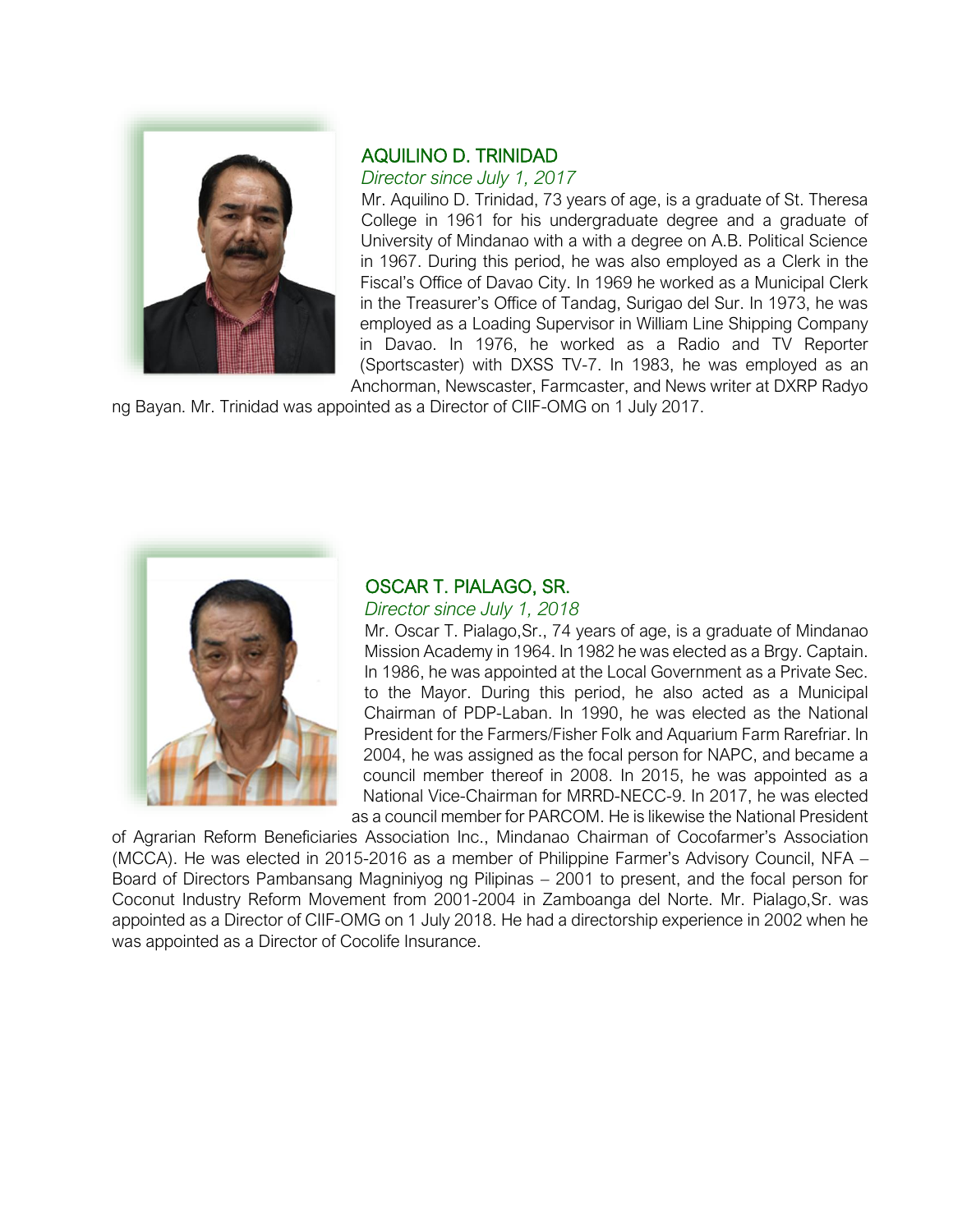

#### ROMEO R. POSADAS

*Director since July 1, 2019* 

Brief Background: Mr. Romeo D. Posadas, 70 years of age, is a graduate of US Military Academy with a degree on BS Mechanical Engineering in 1975 He was assigned various command positions in the Philippine Army from 1970 to 1985. In 1987, he worked with Ayala Corporation and was assigned to subsidiaries such as Globe and IMI in engineering, strategic planning and business development, production, and logistics. In 1988, he was granted a Fulbright Scholarship to earn a master's degree in mechanical and Manufacturing

Engineering from the Ohio University. In 1998, he worked with Lopez Group (FPHC) as a consultant working on various projects on infrastructure, utilities, high technology, and white goods manufacturing. He was assigned to Maynilad Water from 2002 to 2006 as VP for Engineering and Infrastructure and then head of Audit, IT and Regulatory Affairs. In 2010, he worked with Pryce Gas Corporation as a consultant on marketing and logistics. In 2014, he was employed as President of Bali Oil Palm Produce Corp and WTE Phils. Mr. Posadas was appointed as a Director CIIF-OMG on 1 July 2019.



# DANILO V. AROCENA

#### *Director since July 1, 2020*

Engr. Danilo V. Arocena, 57 years of age, is a graduate of Far Eastern University with a degree on BS Mechanical Engineering in 1976, and a graduate of Philippine Women's University with a master's degree in Business Administration in 2000. In 1978 he was employed as a Project Engineer at National Power Corporation. In 1984, he was employed as Project Manager at Kingdom of Saudi Arabia. In 1993 he was the Chief Engineer of Amanpulo, Cuyo, Palawan and in 1994 he was re-employed as Manager Island Grid Projects and Ilijan Natural Gas Project at National Power Corporation. In 2016 he was a Core Team Leader of DILG- LLOSC. In 2017 he was employed as VP Business Development with Richlane in MMDA Ferry Stations

Rehabilitation. Engr. Arocena is one of the founding members of Brotherhood of Genuine Leaders and Volunteers BGLV, he is also the incumbent Executive Vice President. He was appointed as a Director CIIF-OMG on 1 July 2020.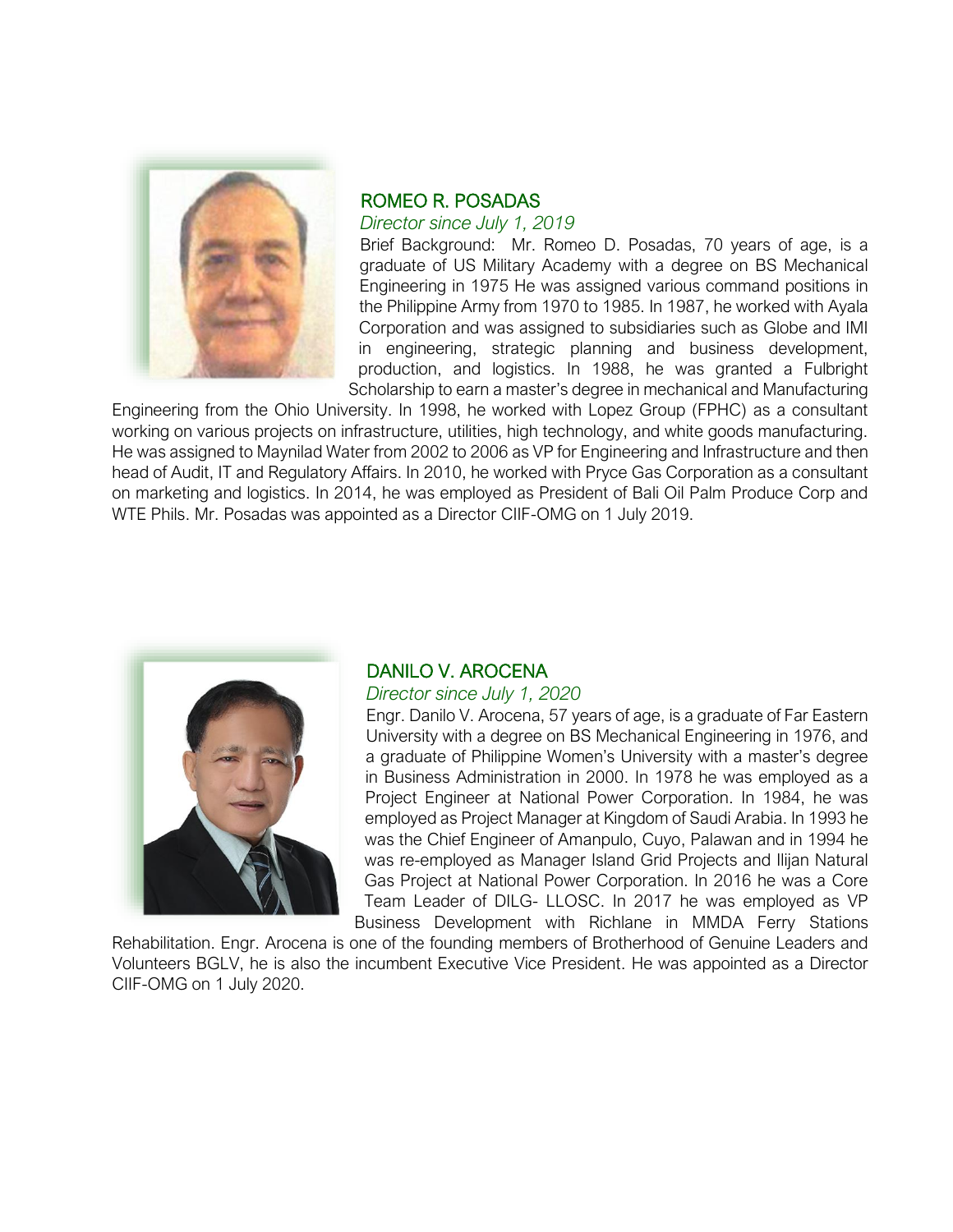

# JOSE SATURNINO O. VELASCO

*Director since July 1, 2020* 

Mr. Jose Saturnino O. Velasco, 66 years of age, is a graduate of De La Salle University with a degree on BS Marketing in 1977. In 1980, he took on graduate studies in Universidad Cumplutense de Madrid. In 1988, he graduated from in Aquinas University with a degree on Master of Business Administration. In 1983 he was hired as VP for Operation in V& O Company, Inc. In 1985, he was also employed as a General Manager at Legazpi Tourist Inn. In 1986, he became the OIC Councilor for the LGU of Legazpi City. Mr. Velasco was appointed as a Director of CIIF-OMG on 1 July 2020.



#### REENA LILMA N. NIEVA

*Director since July 1, 2019* 

Ms. Reena Lilma N. Nieva, 61 years of age, is a practitioner of law. She is a graduate of Aquinas University of Legazpi in 1984 with a degree on AB Political Science, and a graduate of Ateneo de Manila University with a degree on Bachelor of Laws in 1988. In 1997, she became the dean of law college in Bicol College. In 1998, she established Nieva Law Office and became a practitioner thereof. During this period, she was likewise employed as Corporate Counsel for GoodFound Cement Corporation and Ibalong Resources and Development Corporation. In 2008, she became the Corporate Counsel for Albay Doctors Hospital. Inn 2014, she worked as a faculty member for UST Legazpi. In 2015, she became the

Corporate Counsel for Daraga Doctors Hospital. Ms. Nieva was appointed as a Director of CIIF-OMG on 1 July 2019.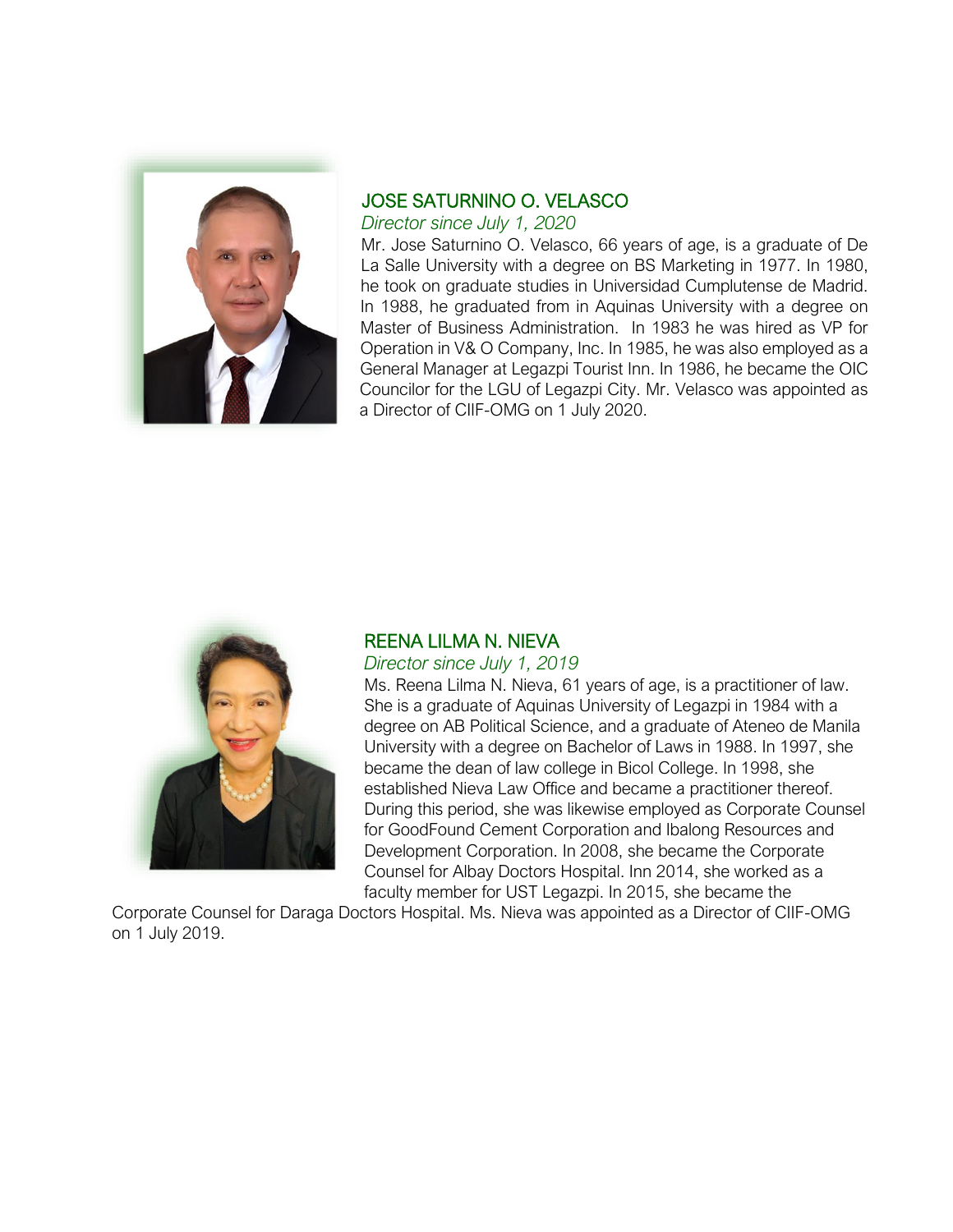

# FERDINAND M. SACMAR

#### *Director since August 5, 2019*

Mr. Ferdinand M. Sacmar, 57 years of age, is a graduate of De La Salle University in 1983 with a degree on BS in Commerce – Major in Accounting, and a graduate of Manuel L. Quezon University in 1989 with a degree on Bachelor of Laws. He passed the CPA Board Examinations in 1984, and the Bar Examinations in 1990. He worked as a Budget Officer for the Bureau of Customs in 1990. In May 1991, he was an attorney for the Commission on Human Rights. In December 1991, he was hired as an associate lawyer at Abella Lazaro Romero Law Office. In June 1994, he became a partner at Semaco P. Sacmar & Associates Law Office. Mr. Sacmar was appointed as a

Director of the Board of CIIF-OMG on 5 August 2019.



# ALVIN JOSE B. FELIZARDO

#### *Director since July 1, 2019*

Mr. Alvin Jose B. Felizardo, 58 years of age, is a graduate of San Beda College in 1983, with an A.B. Economics degree. A year later, he took up further studies in law in Ateneo de Manila University, where he graduated in 1988 with a Bachelor of Laws degree. After graduation and passing the bar, he was appointed as Court Attorney in the Supreme Court. In 1991, he was appointed as Associate Solicitor in the Office of the Solicitor General. In 1993, he engaged in the private practice of law an associate, and later as a partner in Pastelero Law Office. In 2016 to present, he has been engaged in solo private

practice of law. On July 1, 2019, he was appointed as a Director of CIIF-OMG.